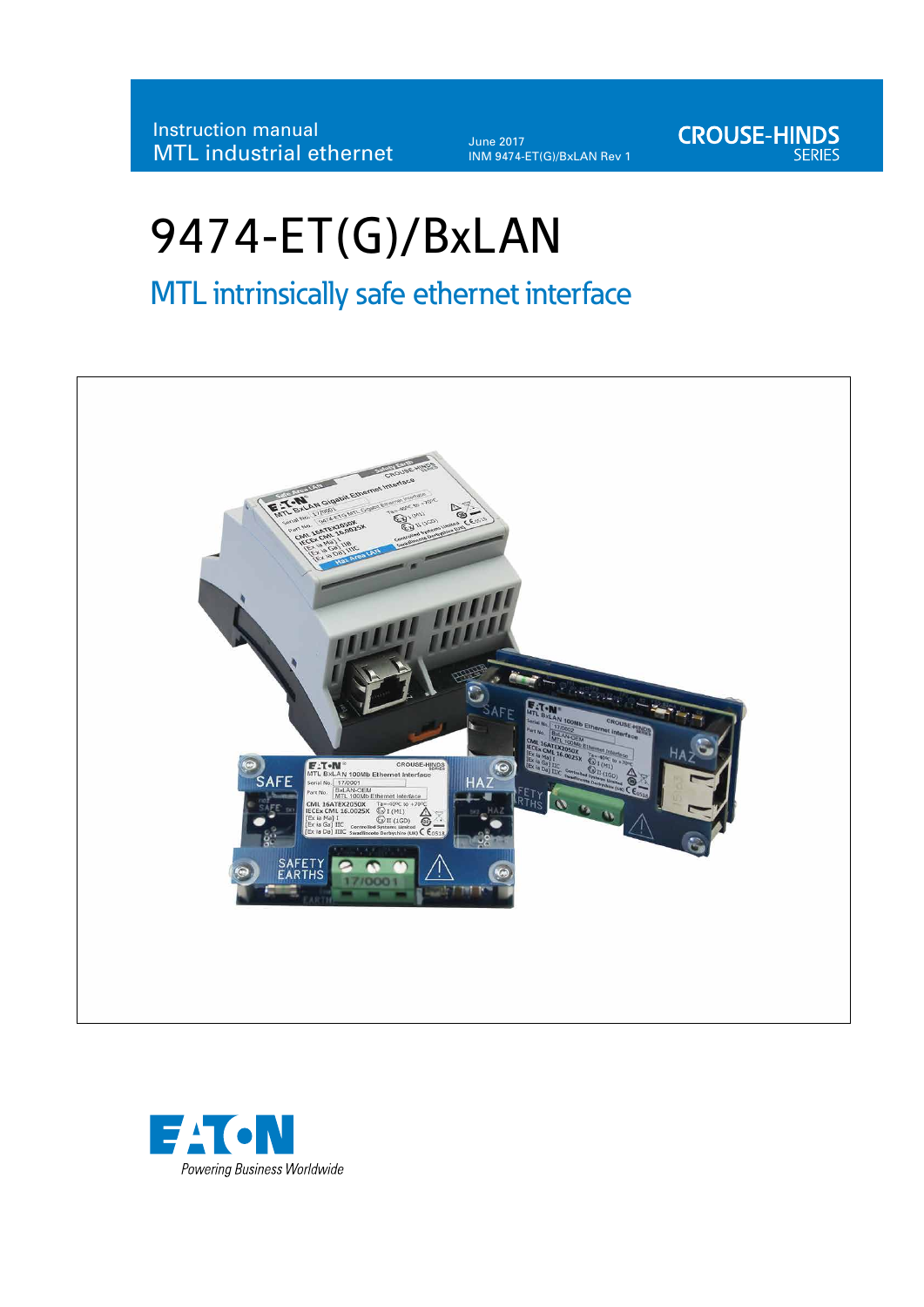## **DECLARATION OF CONFORMITY**

A printed version of the Declaration of Conformity has been provided separately within the original shipment of goods. However, you can find a copy of the latest version at -

http://www.mtl-inst.com/certificates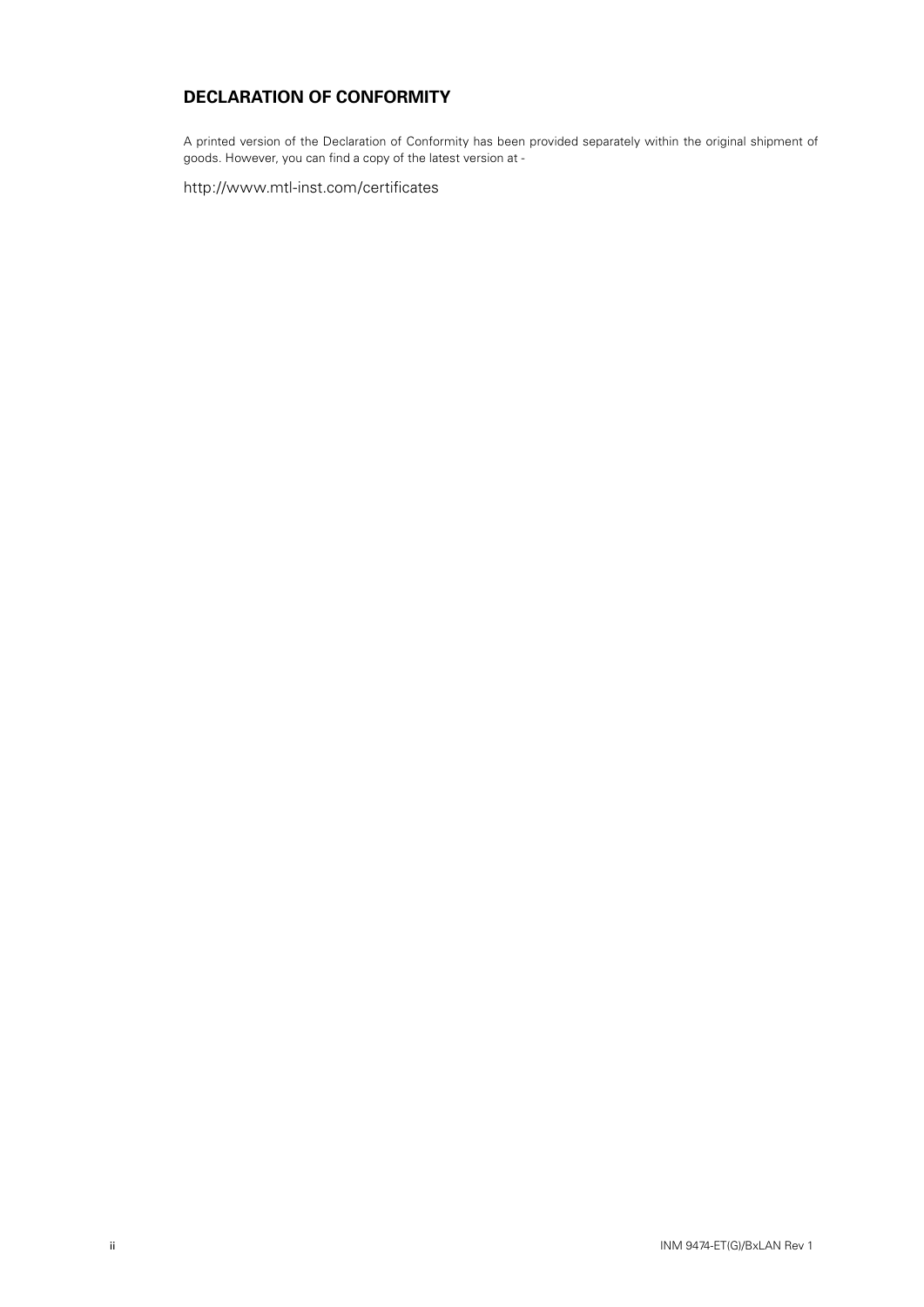# **CONTENTS**

| 4.1 |  |
|-----|--|
|     |  |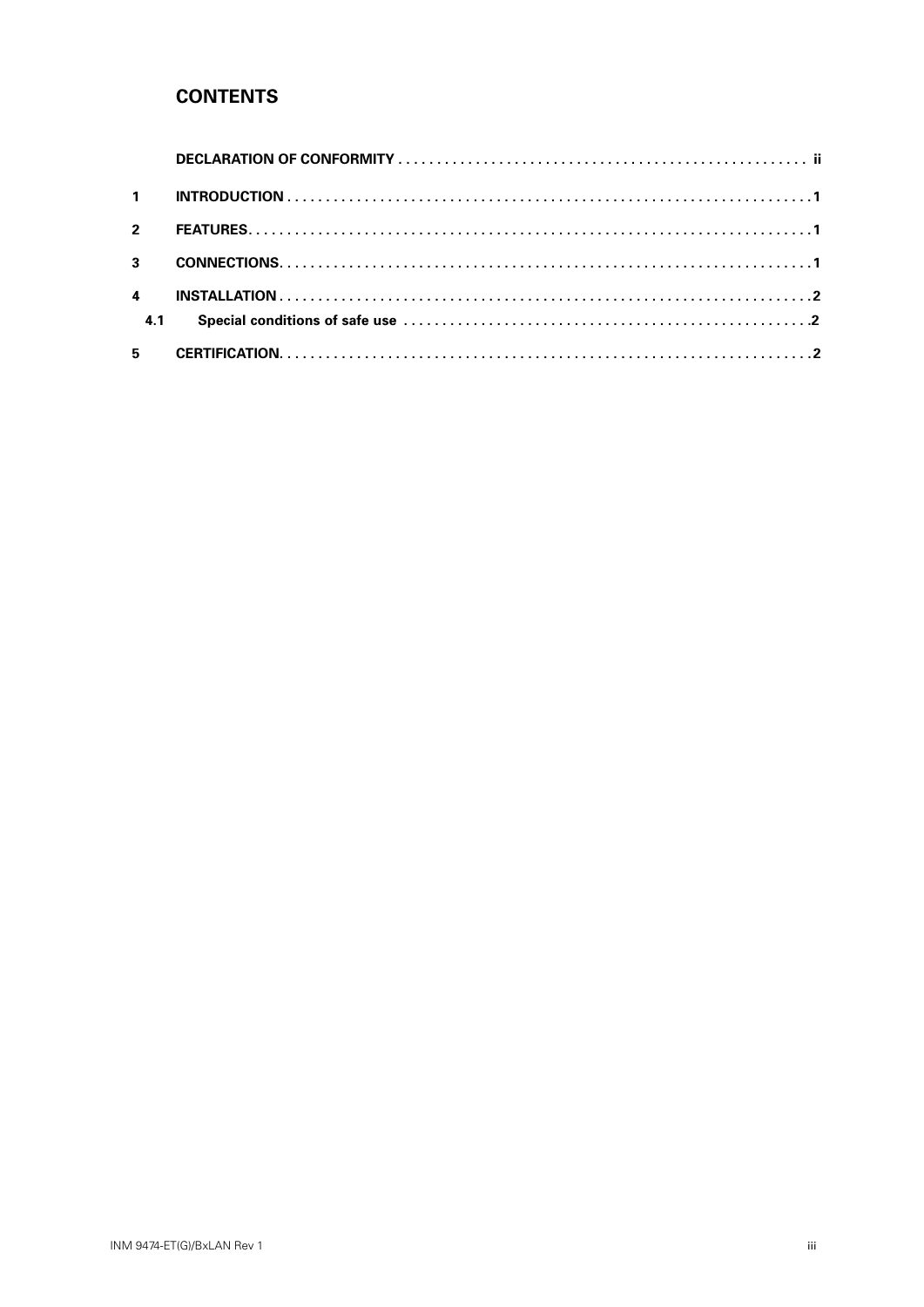**THIS PAGE IS LEFT INTENTIONALLY BLANK**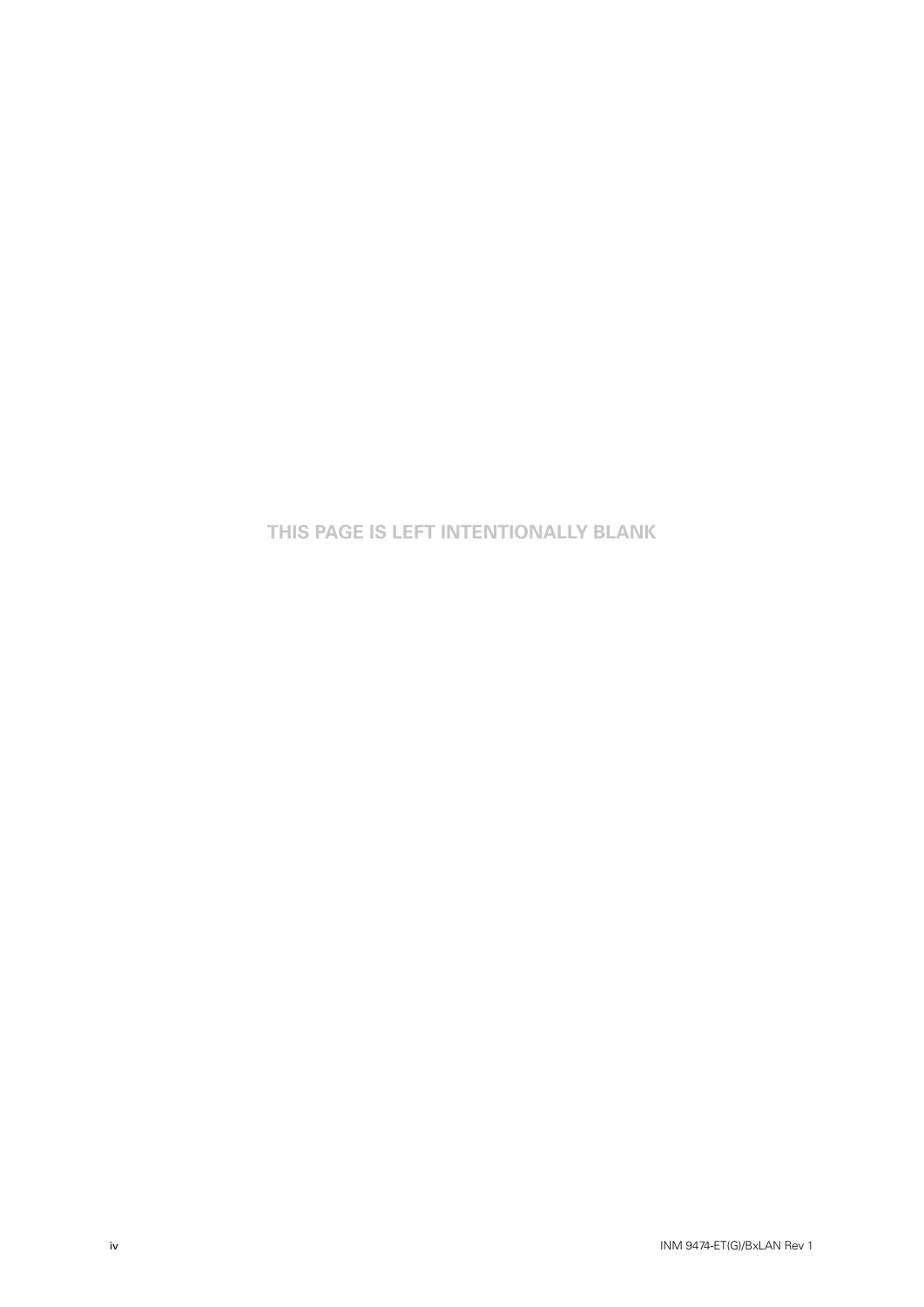## **1 DESCRIPTION**

The BxLAN is available in several versions to suit different applications.

## **Boxed Types**

- 9474-ET 10/100Mbps Ethernet Interface
- 9474-ETG 10/100/1000Mbps Gigabit Ethernet Interface

### **OEM PCB Types**

• BxLAN 10/100Mbps Ethernet Interface

The two Ethernet LAN ports are provided with RJ45 connectors, the two earth conductors are terminated into screw type terminals. The OEM types may have PCB headers fitted instead of the connectors if the user wishes to mount it directly onto their PCB.

The Gigabit versions are suitable for IIB gas groups, the 100Mbps versions are suitable for IIC gas groups. All versions are suitable for Group I Mining.

## **2 FEATURES**

- Intrinsically Safe 'Ex ia' Group I Mining M1 and Group IIC\*/IIB ATEX and IECEx Certified for Gas and Dust.
- DIN-rail mounting (cased version)
- OEM version for incorporating into other designs
- Compact dimensions: (Cased W:72xH:90xD:60mm / OEM W:40xH:78xD:20)
- Operating Temperature: -40ºC to +70ºC
- \* Model dependant

# **3 CONNECTIONS**

The Ethernet LAN ports are marked up HAZ and SAFE. The connection going into the Hazardous Area must be plugged into the RJ45 marked HAZ and the Safe Area device is connected to the port marked SAFE.

It is recommended that the RJ45 Cat5e cable that is used for the Hazardous Area LAN connection is Blue in colour to identify this cable as carrying Intrinsically Safe signals and the Safe Area LAN cable be some other colour to avoid any confusion.

Two independent high integrity safety earths are required, this is the same requirement as with any diode safety barrier type device. The conductors used should be 0.75mm<sup>2</sup> minimum.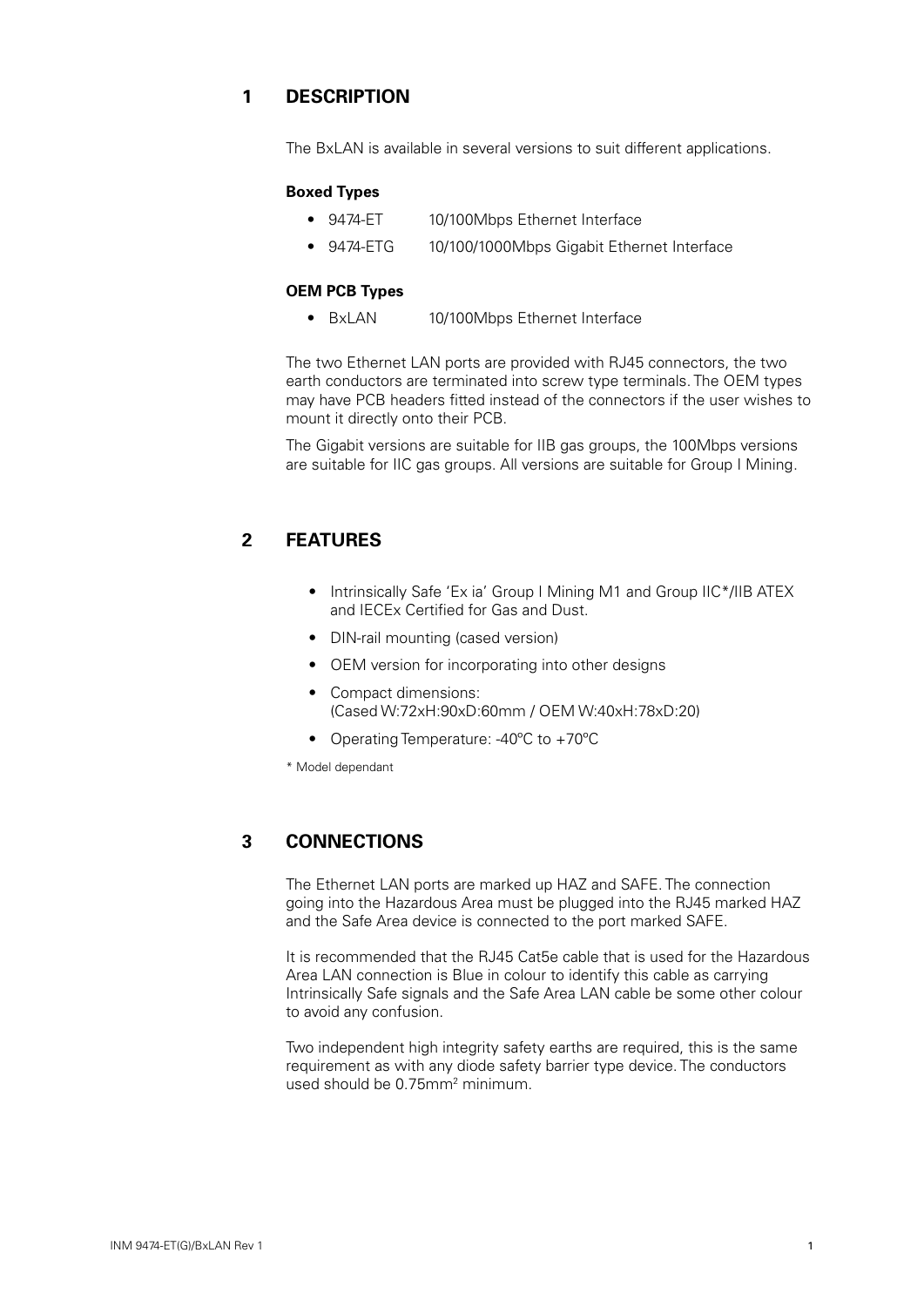## **4 INSTALLATION**

- This apparatus must only be installed or replaced by a competent person who must ensure that existing I.S. segregation and earth arrangements are maintained.
- The operating parameters must not exceed those detailed on the certificate.
- Consideration should be given to any possible adverse effects on the polycarbonate enclosure by exposure to any chemicals that may be present in the intended installation environment.
- When using the OEM PCB versions the end equipment should provide a degree of protection of at least IP20. This may be achieved by the enclosure housing the equipment.

## **NOTE**

Both Safety Earths MUST be connected at all times. Refer to certificate for 'Special Conditions of Safe Use'.

## **4.1 Special conditions of safe use**

The following conditions relate to safe installation and/or use of the equipment.

- When the equipment is supplied for incorporation into larger apparatus, it must be installed within an enclosure providing a minimum ingress protection of IP20
- When the equipment is supplied for incorporation into larger apparatus, separations between the PCB and all other voltage sources within the enclosure must be in accordance with Table 5 of EN 60079-11
- The quoted entity parameters of Co and Lo are applicable for the distributed capacitance and inductance in cable. Where there is circuit capacitance or inductance in the connect equipment (represented by Ci and Li respectively), then these values shall not exceed 50% of the quoted Co and Lo.
- The safe area connection SK1 must only be connected to Ethernet sources which are not Power over Ethernet (PoE) capable.
- Identical connectors are used for the safe area and hazardous area connections. Equipment labelling for correct connections shall be observed.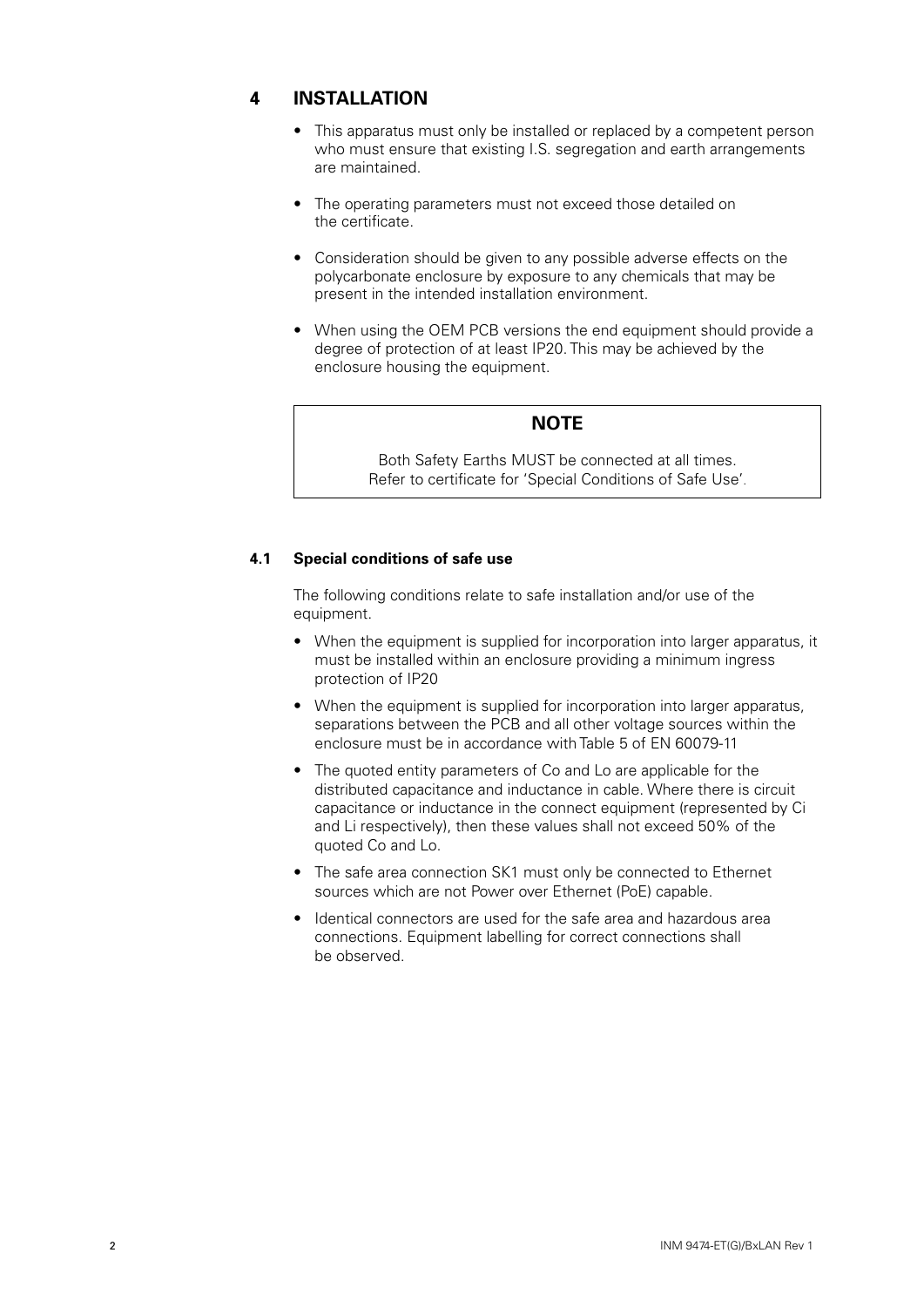# **5 CERTIFICATION**

CML 16ATEX2050X IECEx CML 16.0025X

Example label marking –

| Safe Area LAN<br><b>E</b> :T.N®                                                                       | <b>Safety Earth</b><br><b>CROUSE-HINDS</b><br><b>SERIES</b>                                                                                              | <b>Safe Area LAN</b><br><b>E</b> :T.N®                                                                       | <b>Safety Earth</b><br><b>CROUSE-HINDS</b><br><b>SERIES</b>                                                                                                |
|-------------------------------------------------------------------------------------------------------|----------------------------------------------------------------------------------------------------------------------------------------------------------|--------------------------------------------------------------------------------------------------------------|------------------------------------------------------------------------------------------------------------------------------------------------------------|
| MTL BxLAN 100Mb Ethernet Interface<br>Serial No. YY/XXXX<br>Part No.<br><b>CML 16ATEX2050X</b>        | 9474-ET MTL 100Mb Ethernet Interface<br>Ta=-40°C to +70°C                                                                                                | <b>MTL BxLAN Gigabit Ethernet Interface</b><br>Serial No. YY/XXXX<br>Part No.<br><b>CML 16ATEX2050X</b>      | 9474-ETG MTL Gigabit Ethernet Interface<br>Ta=-40°C to +70°C                                                                                               |
| <b>IECEX CML 16.0025X</b><br>[Ex ia Ma] I<br>[Ex ia Ga] IIC<br>[Ex ia Da] IIIC<br><b>Haz Area LAN</b> | (Ex) I (M1<br>$\langle \xi \chi \rangle$ II (1GD)<br>5,<br><b>Controlled Systems Limited</b><br>$C\epsilon_{0518}$<br><b>Swadlincote Derbyshire (UK)</b> | <b>IECEX CML 16.0025X</b><br><b>FEx ia Mal I</b><br>[Ex ia Ga] IIB<br>[Ex ia Da] IIIC<br><b>Haz Area LAN</b> | $\sum$ I (M1)<br>$\langle \xi \chi \rangle$ II (1GD)<br>⊕<br><b>Controlled Systems Limited</b><br>$C\epsilon_{0518}$<br><b>Swadlincote Derbyshire (UK)</b> |